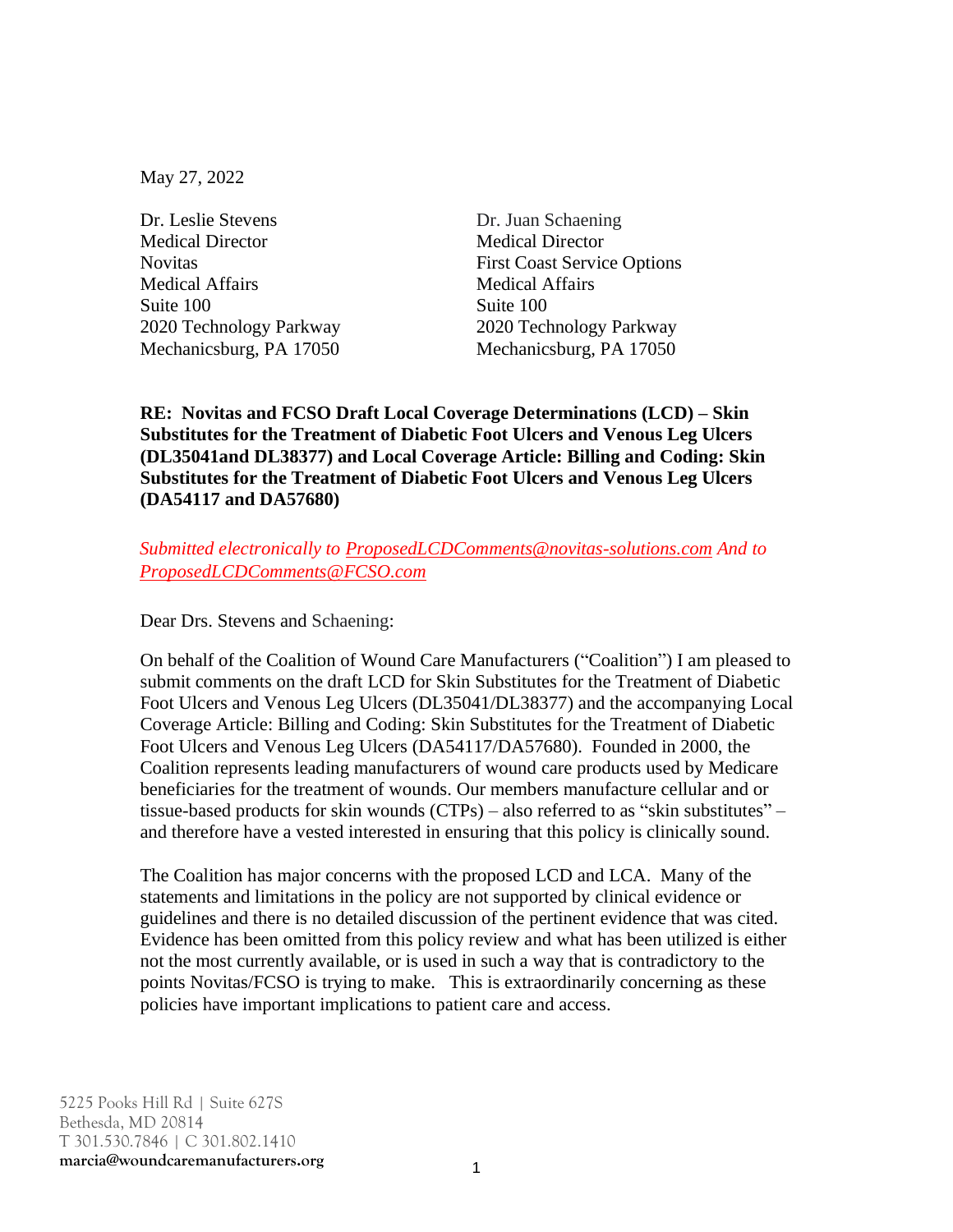We have included in our comments both general and specific concerns with the draft LCD. In addition, we have stated our concerns with the LCA and included two attachments that provide either additional HCPCS codes for products that should have been included in the Group 2 covered list (Attachment A) or ICD-10 codes that should be included in the LCA in order not to disrupt patient care (Attachment B).

Moreover, we have concerns that the reason behind Novitas/FCSO deciding to create this draft LCD/LCA in the first place was to make uniform LCDs with other MAC jurisdictions. It has always been our understanding that the rationale for creating the LCDs was to be different and reflect local clinical practice which we support. However, the initiative to make CTP LCDs more uniform would seem to lend itself in moving toward an NCD which we do not support.

With such problematic concerns outlined in this comment letter which we believe severely impact patient care, the Coalition recommends that neither Novitas or FCSO move forward to finalize this draft LCD/LCA and instead pull them and work with stakeholders and your Carrier Advisory Committees (CAC) to craft a more accurate and well-balanced policy.

# **COALITION CONCERNS WITH THE DRAFT LOCAL COVERAGE DETERMINATION (LCD)**

## *General Comments*

## **The Term "Skin Substitute" is not Clinically Accurate and Should Be Changed to Cellular and/or Tissue Based Products for Skin Wounds (CTPs)**

We are concerned with Novitas/FCSO using the term "skin substitutes". This term is not clinically accurate and does not describe the technology that is intended for use in the management, treatment, or healing of chronic ulcers. Historically, these products have been referred to as **"skin substitutes" in reference to their initial use as substitutes for skin grafts in clinical procedures**. However, over time, the **usage of these products shifted toward chronic ulcers where skin grafts are infrequently used and not standard of care.** Moreover, newer products in this category may look nothing like skin and, indeed, have not been designed to function as skin replacements. Thus, there is a need to define terminology in the context of chronic non healing ulcers as opposed to skin grafting procedures.

The Coalition recommends that Novitas/FCSO adopt the term "Cellular and/or tissuebased products for skin wounds**"** ("CTPs") which does accurately describe these products and is broad and inclusive of both current and future technology. We would respectfully point out that other organizations, Medicare contractors and the wound care clinical community have adopted this verbiage. The ASTM has updated its standard guide to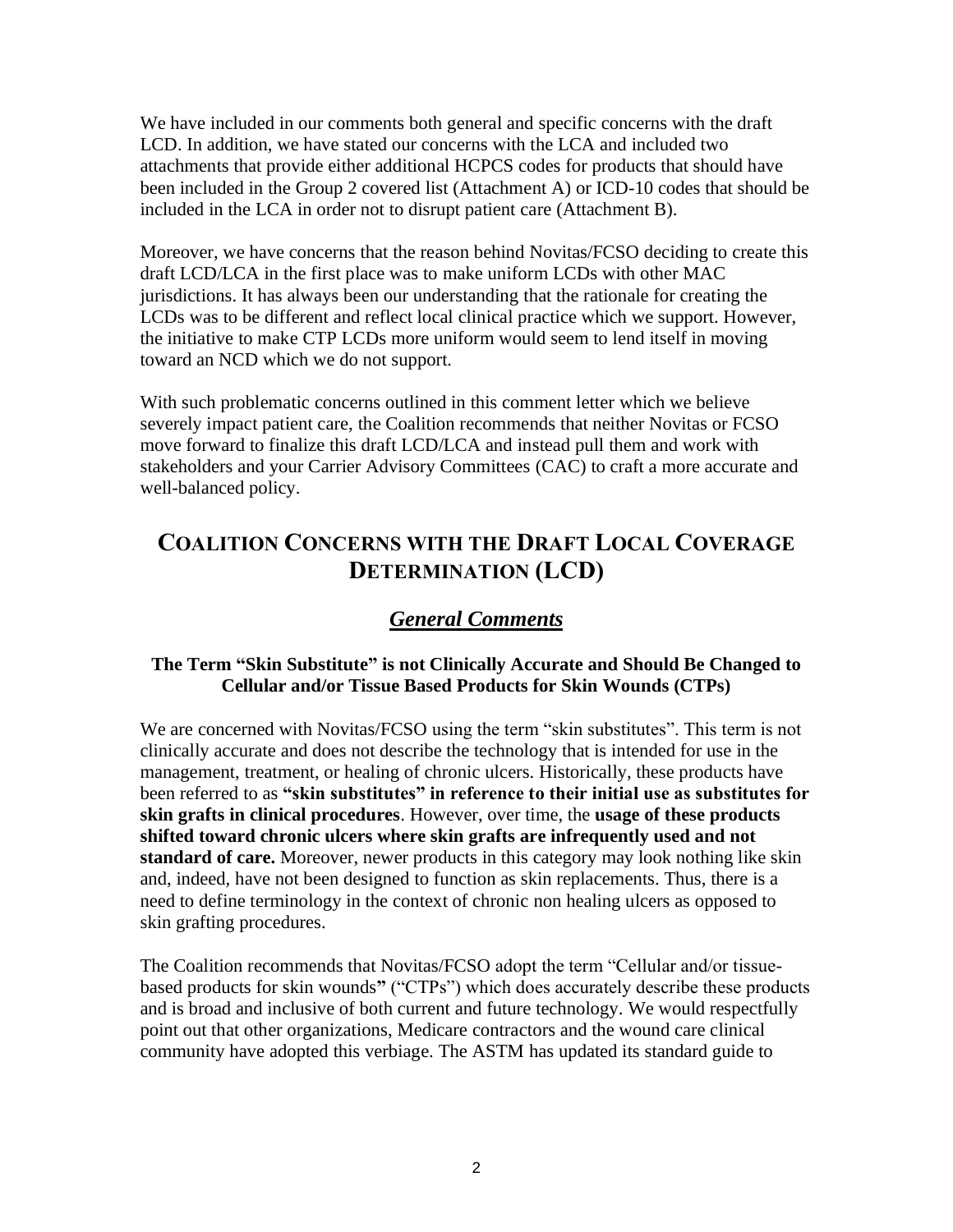define CTP nomenclature and they have also included synthetic products within the definition of a CTP (which is also consistent with CMS adopting synthetics into the definition as well).<sup>1 2</sup> We use the term CTP throughout our comment letter when referring to "skin substitutes".

#### **Conflating The Terms "Wound" and "Ulcer"**

The Coalition is also concerned that Novitas/FCSO is using the terms "wound" and ulcer" interchangeably which they are not. Per ICD-10 coding guidelines, "wounds" are acute and are caused by surgical misadventure or trauma, whereas "ulcers" such as DFUs and VLUs are chronic and are linked to underlying comorbid diseases.<sup>3</sup> <sup>4</sup>Medicare audits have threatened repayment for clinicians who use the term "wound" when referring to an "ulcer". Since this policy is for the application of CPTs of diabetic foot and venous leg ulcers, then Novitas/FCSO should not utilize the term "wound" when referring to them. Respectfully, we request that the term "wound" is not utilized in the policy when referring to chronic non-healing ulcers such as DFUs or VLUs.

#### **Other Wound and Ulcer Types Inappropriately Included In This Policy**

Moreover, since this policy applies to only DFUs and VLUs, we respectfully request that Novitas/FCSO not refer to other types of ulcers or wounds throughout this policy. Specifically, the policy states; "This LCD addresses the medically reasonable and necessary threshold for coverage of skin replacement surgery for application of skin substitute grafts for diabetic foot ulcers (DFUs) and venous leg ulcers (VLUs). Application of skin substitute grafts for wound care indications other than for DFU or VLU are not addressed by this LCD." Novitas/FCSO refers to pressure ulcers, decubitus ulcers, burns and trauma wounds throughout this policy. None of these are the subject of this policy as clearly identified by Novitas/FCSO and therefore any reference to them is inappropriate and should be removed.

#### **Lack of Stakeholder Engagement**

We are disappointed that Novitas/FCSO did not engage any stakeholders – including convening a meeting of its CAC to answer questions and discuss the evidence for this

<sup>&</sup>lt;sup>1</sup> Standard Guide for Categories and Terminology of Cellular and/or Tissue-Based Products (CTPs) for Skin Wounds, ASTM F3163-22,

Current edition approved Feb. 15, 2022. Published March 2022. DOI:10.1520/F3163-22

<sup>2</sup> 42 CFR Parts 410, 411, 412, 414, 416, 419, 482, 485, 512 [CMS–1736–FC, 1736–IFC] RIN 0938–AU12 Medicare Program: Hospital Outpatient Prospective Payment and Ambulatory Surgical Center Payment Systems and Quality Reporting Programs; New Categories for Hospital Outpatient Department Prior Authorization Process; December 29, 2020

<sup>&</sup>lt;sup>3</sup>Cartwright, Donna, Wound vs Ulcer Diagnosis Coding – What to know, Todays Wound Clinic, August 2019. [https://www.hmpgloballearningnetwork.com/site/twc/articles/wound-vs-ulcer-selecting-correct](https://www.hmpgloballearningnetwork.com/site/twc/articles/wound-vs-ulcer-selecting-correct-diagnosis-code)[diagnosis-code](https://www.hmpgloballearningnetwork.com/site/twc/articles/wound-vs-ulcer-selecting-correct-diagnosis-code)

<sup>4</sup> Tornese, Natalie, Wound vs Ulcer Diagnosis Coding -What to know; Todays Wound Clinic, July 8, 2021.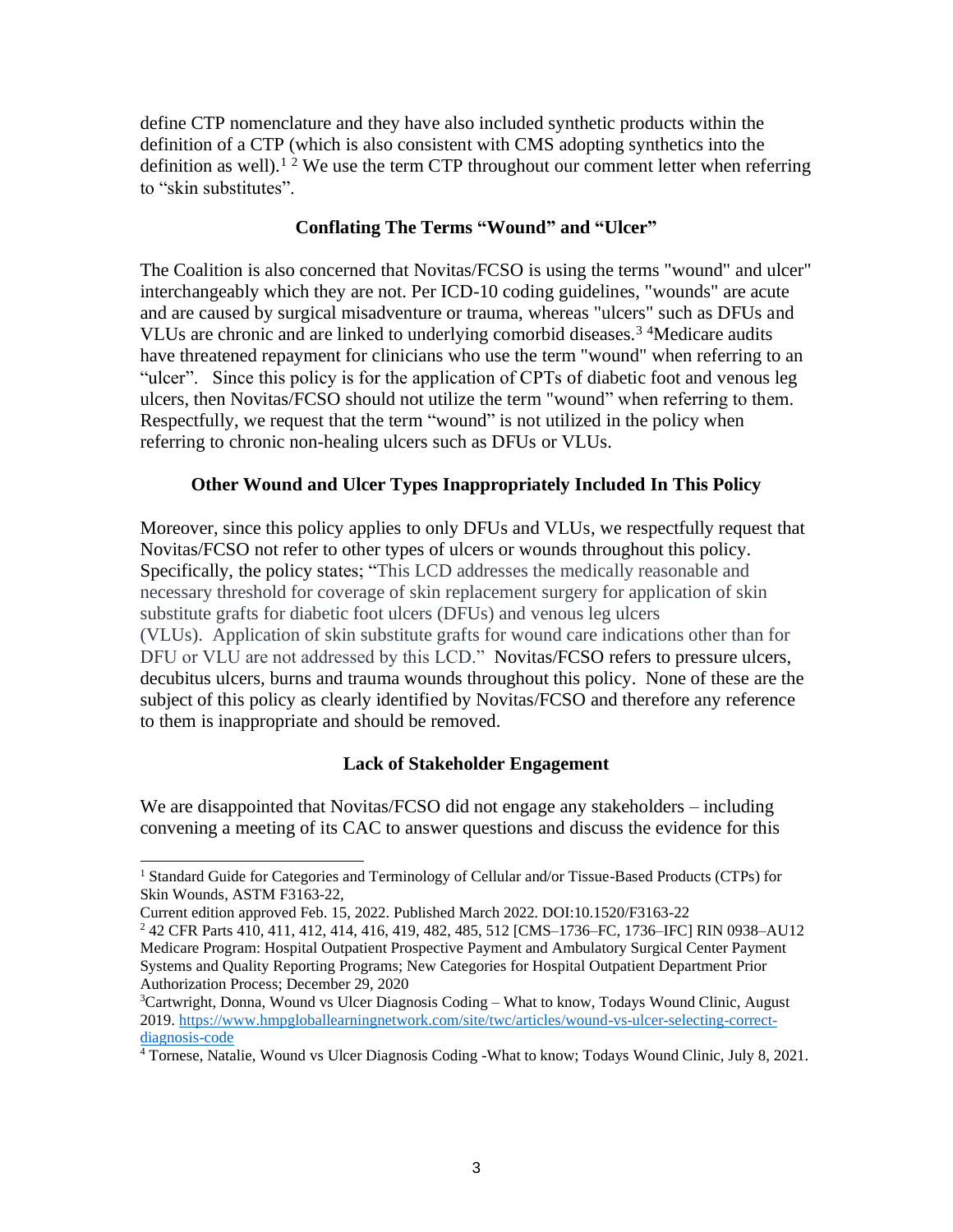draft LCD. Many of the clinical errors in this policy as well as the incorrect use of the evidence could have been caught prior to this draft being released.

We recommend that in the future, Novitas/FCSO utilize its Carrier Advisory Committee (CAC) and outside expert stakeholders such as the Alliance of Wound Care Stakeholders ("Alliance") to serve as resources for the Novitas/FCSO medical directors. The Alliance consists of physicians, surgeons (general, vascular and foot/ankle), podiatrists, physical therapists, nurses, dieticians and includes the Coalition as a non-voting member. The Alliance can:

- Serve as an unbiased multidisciplinary knowledgeable clinical resource for information and as a collaborator
- Address any wound/ulcer care related subject matters
- Help Novitas/FCSO with:
	- o Technical questions
	- o Creating educational seminars for staff
	- o Convene an educational seminar on CTPs as they have done with CMS staff in the past

# *Specific Comments*

### **Lack Of A Consistent And Accurate Definition Of A Chronic Non-Healing Ulcer**

The Coalition has concerns regarding the definition of a chronic non-healing wound provided in the Novitas/FCSO draft LCD. The policy language states, "a wound that has not healed within one to three months may be considered chronic and the application of a skin substitute graft, an advanced treatment modality, may be considered medically reasonable and necessary for certain patients." We submit that the range of 1-3 months is too long and creates ambiguity. When providing a CTP to patients, clinicians will not know whether Novitas/FCSO will cover the application and product if provided to their patients after one month versus waiting for three months based on this definition. Providing a range such as this does not afford clinicians with the specificity they need to ensure they are meeting these coverage requirements correctly.

Furthermore, the lack of a consistent and accurate definition of what is a chronic non healing ulcer is not only concerning, it is confusing and contradicts already established policy. In some places, the LCD defines a chronic non healing as a wound that has not healed in 1-3 months as stated above; in other places, it says greater than 4 weeks, or at least 4 weeks. These different non-specific measures of time are problematic. The definition of a chronic ulcer is already standardized. Defining a chronic non healing ulcer as a wound that does not respond to standard wound treatment for 4 weeks or 30 days is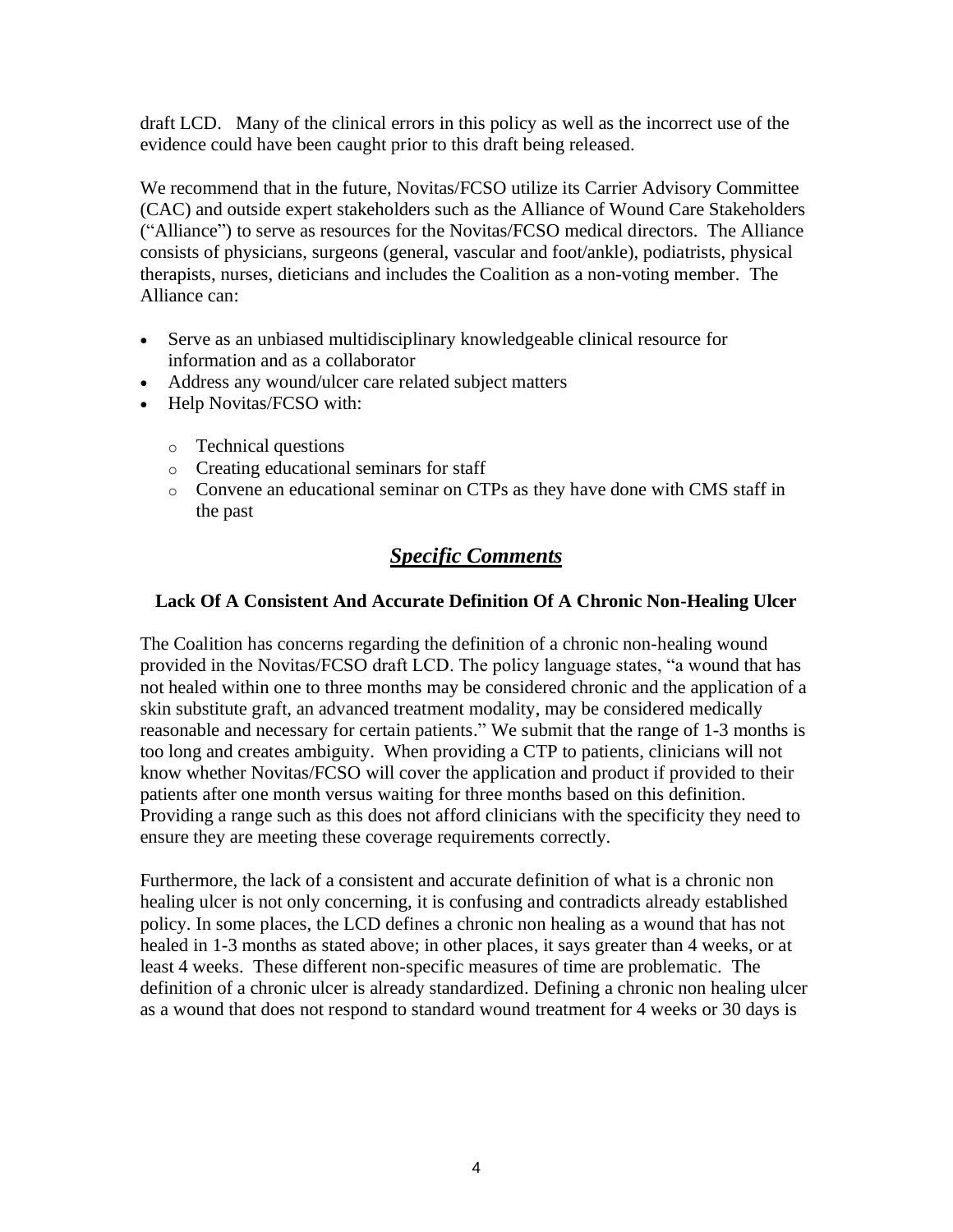more consistent with the literature, and used by CMS, other A/B MACs and AHRQ in technology assessments related to wound products, therapies and devices.<sup>5</sup>

Therefore, the Coalition recommends that Novitas/FCSO utilize the definition of 30 day or a 4 week timeframe and not a range of one to three months as the measure of a chronic non -healing ulcer.

## **Limitation of Number of Applications of CTPs in an Episode is not Supported by the Clinical Literature**

The limitation of 2 applications in an episode (defined as 12 weeks) being not medically reasonable and necessary is an arbitrary application limitation that is contradictory to other statements in the draft policy (that products should be used based on their labeling instructions). It is also not supported in the literature cited or in any evidence that we have reviewed. In fact, the evidence cited in this policy and/or clinical literature we reviewed either shows a higher number of applications or is very clear that the number of applications should be based on the labeling instructions for the specific product being used. <sup>6</sup>

More specifically, the number of applications cited in the evidence that both FCSO and Novitas has cited actually ranges from 1–8.9 applications and is based on individual product studies because a specific number of applications is not included on most product labels. Instead, the FDA labeling for some products requires reapplication every 7 days, while the FDA labeling for other products requires reapplication every 2-3 weeks.

If the clinician follows the instructions as per the product labels, the clinician would reapply the CTP multiple times in a 12 week period. Based on the language in this policy, the clinicians following the label will either exceed the number of applications allowed under this policy OR they will be required to stop treatment midstream, prior to the wound being healed, in order to comply with the requirements of this LCD. This seems counter intuitive and is clinically detrimental to patient care. Furthermore, this 2 application limitation is also contrary to several provisions of the LCD in which Novitas/FCSO specifically states that the labeling instructions need to be followed. Moreover, since the draft LCD limits treatment to 12 weeks, some of these products will not be able to be used since some of them, according to their FDA labeling, require multiple treatments in a span of time that would exceed 12 weeks. This, in itself, is problematic.

<sup>5</sup> Peter Sheehan, Peter Jones, Antonella Caselli, John M Giurini, Aristidis Veves; Percent change in wound area of diabetic foot ulcers over a 4-week period is a robust predictor of complete healing in a 12-week prospective trial; Diabetes Care 2003 Jun;26(6):1879-82. doi: 10.2337/diacare.26.6.1879

<sup>6</sup> **Hingorani A, LaMuraglia GM, Henke P, et al. The management of diabetic foot: A clinical practice guideline by the Society for Vascular Surgery in collaboration with the American Podiatric Medical Association and the Society for Vascular Medicine. J Vasc Surg. 2016 Feb;63(2 Suppl):3S-21S. doi:10.1016/j.jvs.2015.10.003.)**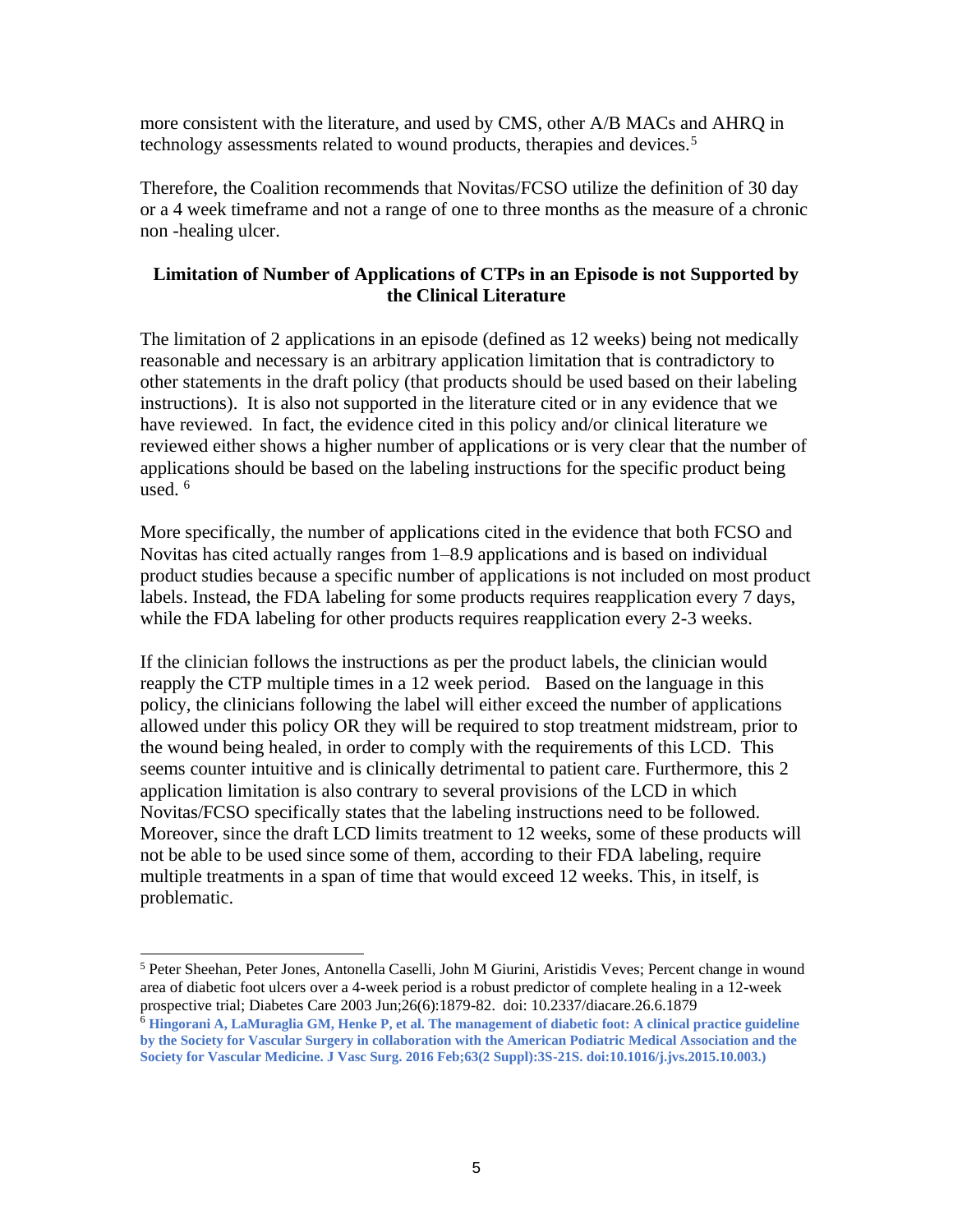The Coalition is in complete disagreement with the 2-application limitation and urges Novitas/FCSO to simply include a statement that CTP products should be applied in accordance with the FDA labeling of the product. This places the responsibility on the physician/clinician to apply the product correctly and the documentation in their files should be sufficient to show that the physician/clinician was following guidelines for the product being utilized.

The Coalition also questions the evidence to support an episode of care – which is more of a payment methodology. There is no evidence sited in this draft in which payment is defined by an episode of care for CTPs. As such, given the 21<sup>st</sup> Century Cures requirement for evidence to support language requirements in LCDs, any reference to an episode of care should be removed.

## **CTPs Are NOT Surgical Supplies**

Novitas/FCSO describes CTPs as surgical supplies. Specifically, the draft states, "Although skin substitutes have attributes of both biologicals and devices, the current position is that these products are best characterized as surgical supplies or devices because of their required surgical application and their similarity to other surgical supplies". CTPs are not considered surgical supplies and should not be referred to as such since this is clinically incorrect. A CTP promotes wound healing by interacting directly or indirectly with the body tissues. There is direct biological effect in the wound bed as a result. The role of CTPs is not to cover and protect wounds but rather to stimulate endogenous healing

Additionally, this characterization of these products is inconsistent with CMS' discussion on the distinction between CTPs and surgical dressings. As discussed in the CY 2014 OPPS/ASC final rule, CMS has previously acknowledged the distinction between skin substitutes and surgical dressings/supplies. <sup>7</sup> Skin substitutes are applied to wounds to aid healing through various mechanisms of action that stimulate the host to regenerate lost tissue, and should be defined as such.

It is completely inappropriate to refer to CTPs as surgical supplies and as such this language should be removed from the policy.

## **Increase in Smoking Cessation Timeframe is Arbitrary and Not Substantiated in Clinical Literature**

The increase in the smoking cessation timeframe prior to the use of a CTP to 6 weeks is arbitrary and not substantiated in the evidence. Citing the evidence that is the basis for a coverage policy is required by the  $21<sup>st</sup>$  Century Cures Act. Although it is well documented that smoking impairs wound healing, the actual time required for smoking

<sup>7</sup> *See* 78 FR 74932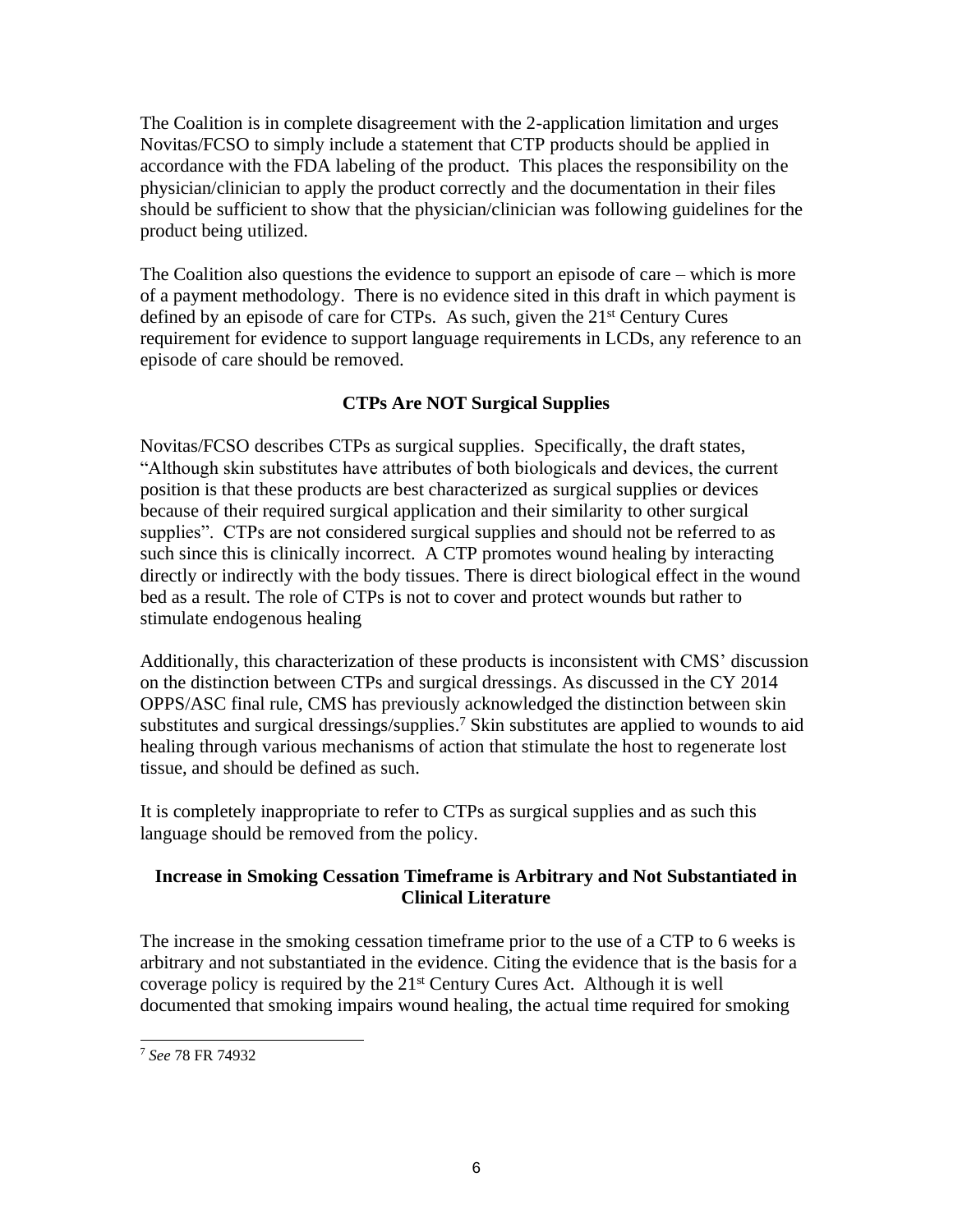cessation to reverse the effects on wound healing is not known.<sup>89</sup> In fact, there is no evidence to support smoking cessation at any particular time frame. While the Coalition supports the provision which requires counseling patients on the effects of smoking on wound healing, until Novitas/FCSO can provide literature to support the smoking cessation time frame, the Coalition recommends that the timeframe be eliminated from this policy.

#### **Concerns with Requiring Clinicians to Utilize the Smallest Package Size Available For Purchase From the Manufacturer**

The draft LCD would require that clinicians use "the smallest package size available for purchase from the manufacturer that could provide the appropriate amount for the patient." The Coalition recognizes that Novitas/FCSO wants to ensure that clinicians use the most appropriate size product available to them at the time of treatment is utilized. However, the requirement that clinicians utilize the smallest package size available for purchase from the manufacturer is not appropriate. Clinicians often do not control what products are purchased or on formulary thus on hand at their facilities. They simply use the best product to treat the patient that is either on the hospital formulary or on the shelf at their clinic.

There are different types of CTPs in the marketplace which come in different sizes and not all come in multiple sizes. In the hospital-based outpatient setting, these products are packaged into payment for the procedure and not paid separately based on the amount of product furnished. Hospitals contract for a small number of products through purchasing intermediaries and clinicians may have no choice in the size of product available, nor will the size impact the payment rate. Products come in a limited number of sizes and even a private practitioner may not be able to match the size of the product to the size of the wound.

The Coalition believes that Novitas/FCSO should delete this requirement in the LCD of clinicians using the smallest package size available for purchase since it may be out of the clinician's control to do so as stated above. Instead, the Coalition recommends that Novitas/FCSO modify the current language to read, " CTPs must be used in an efficient manner utilizing the most accurate size product available to the provider at the time of treatment. The provider must document in the patient file the size of the wound, the product used and how the product was used (i.e., if a large CTP was used on multiple wounds for the same patient) and the amount of product wasted. Should the wound begin to heal and a smaller size CTP is necessary, the provider may switch products in order to have the least amount of product wastage."

<sup>8</sup> Jensen JA, Goodson WH, Hopf HW, Hunt TK. Cigarette smoking decreases tissue oxygen. Arch Surg. 1991;126(9):1131–1134.

<sup>&</sup>lt;sup>9</sup> Sherwin MA, Gastwirth CM. Detrimental effects of cigarette smoking on lower extremity wound healing. J Foot Surg. 1990;29(1):84–87.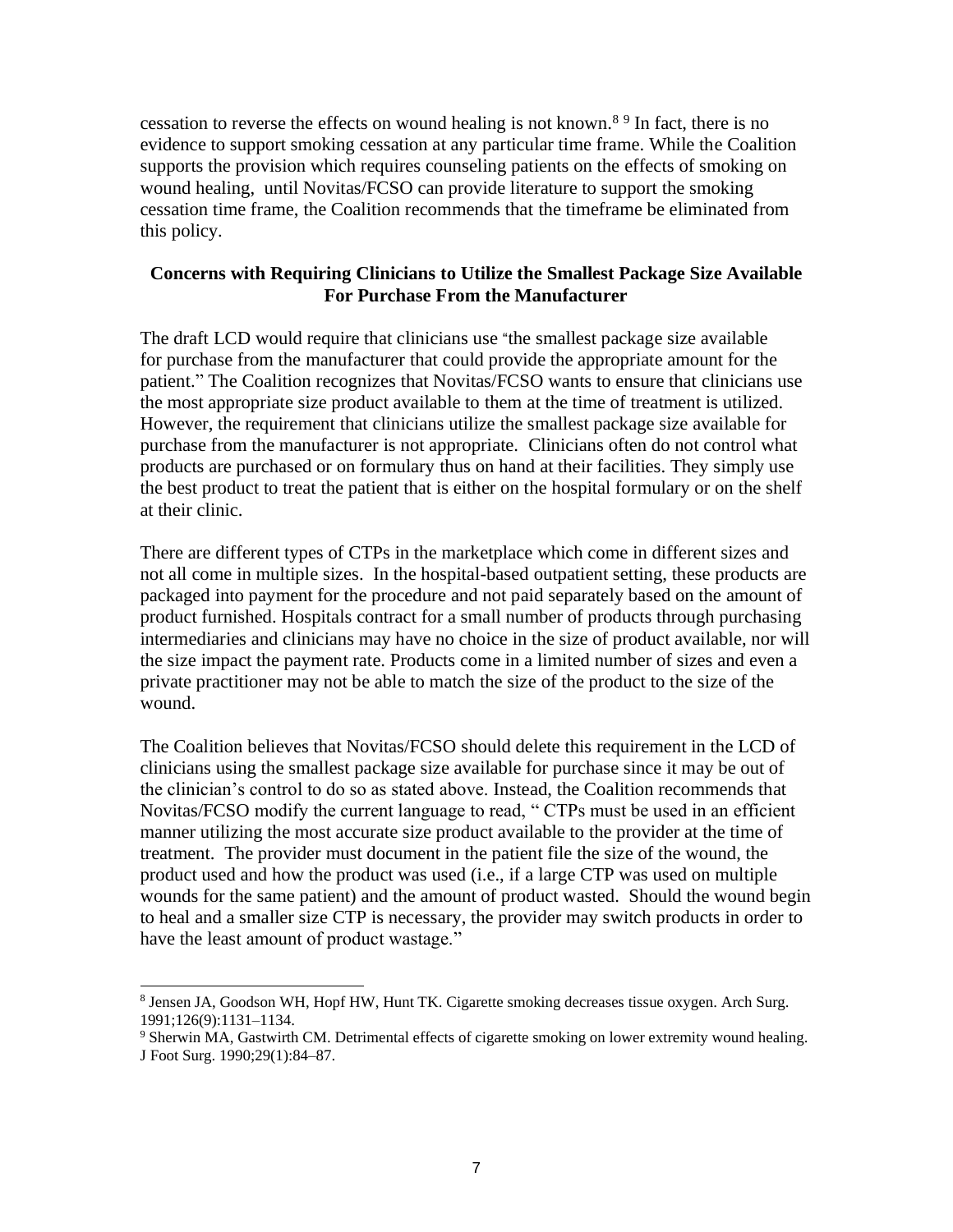### **Concerns with Not Allowing Clinicians to Switch CTP Products During Course of Treatment**

Novitas/FCSO has a restriction in the draft policy which would not allow switching CTP products and while exceptions can be made – as stated in the policy "they are rare and may be consider upon appeal when the medical necessity of the change is clearly documented in the medical record."

The restriction on switching CTP products would limit treatment options for the clinician and inhibit a patient from receiving the best optimal treatment. Clinicians often use one CTP to achieve a certain goal of wound healing, such as to initiate granulation. Then, depending on the presentation of the wound and the patient's current health status, clinicians may use a different product to close the wound. The clinician should be able to use the best product available to continue the healing process of the wound. A clinician should not have to appeal to the contractor to switch products when in their clinical judgement the patient would benefit from the change, especially when in mid treatment. This disrupts patient care and is not in the best interest of the patient. This policy would limit a physician's ability to change course in treating their patients upon the realization that the product chosen is not successfully working for a specific patient.

In order to afford all clinicians the autonomy needed to customize their treatment plan to individual patients, we recommend that the language be modified to read, "If a clinician determines that the original CTP being utilized needs to be switched, documentation must be provided in the medical record to justify the use of multiple products."

## **Incorrectly Describing the Application of CTPs as an Adjunct Therapy Rather than an Advanced Therapy.**

There are several places within this policy in which Novitas/FCSO describes the application of CTPs as an adjunct therapy. This is not a correct description. It is widely known and supported in the literature that after a wound fails to heal after 30 days or 4 weeks of standard of care the application of advanced therapies such as CTPs is warranted. <sup>10</sup> As such, the Coalition recommends that Novitas/FCSO remove references to CTPs being an adjunct therapy and instead refer to them as an advanced therapy.

## **Inconsistencies and Clarification of Terminology**

• There is language in the draft policy that seems to indicate that HCT/Ps are not reasonable and necessary. Specifically, the language on page 6 states*, "considered not medically reasonable and necessary: Refer to the CFR, Title 21, Volume 8, Chapter 1, Subchapter L, Part 1271.10 for Human-derived products regulated as human cells, tissues, or cellular or tissue-based product*

<sup>&</sup>lt;sup>10</sup> Sheehan et al.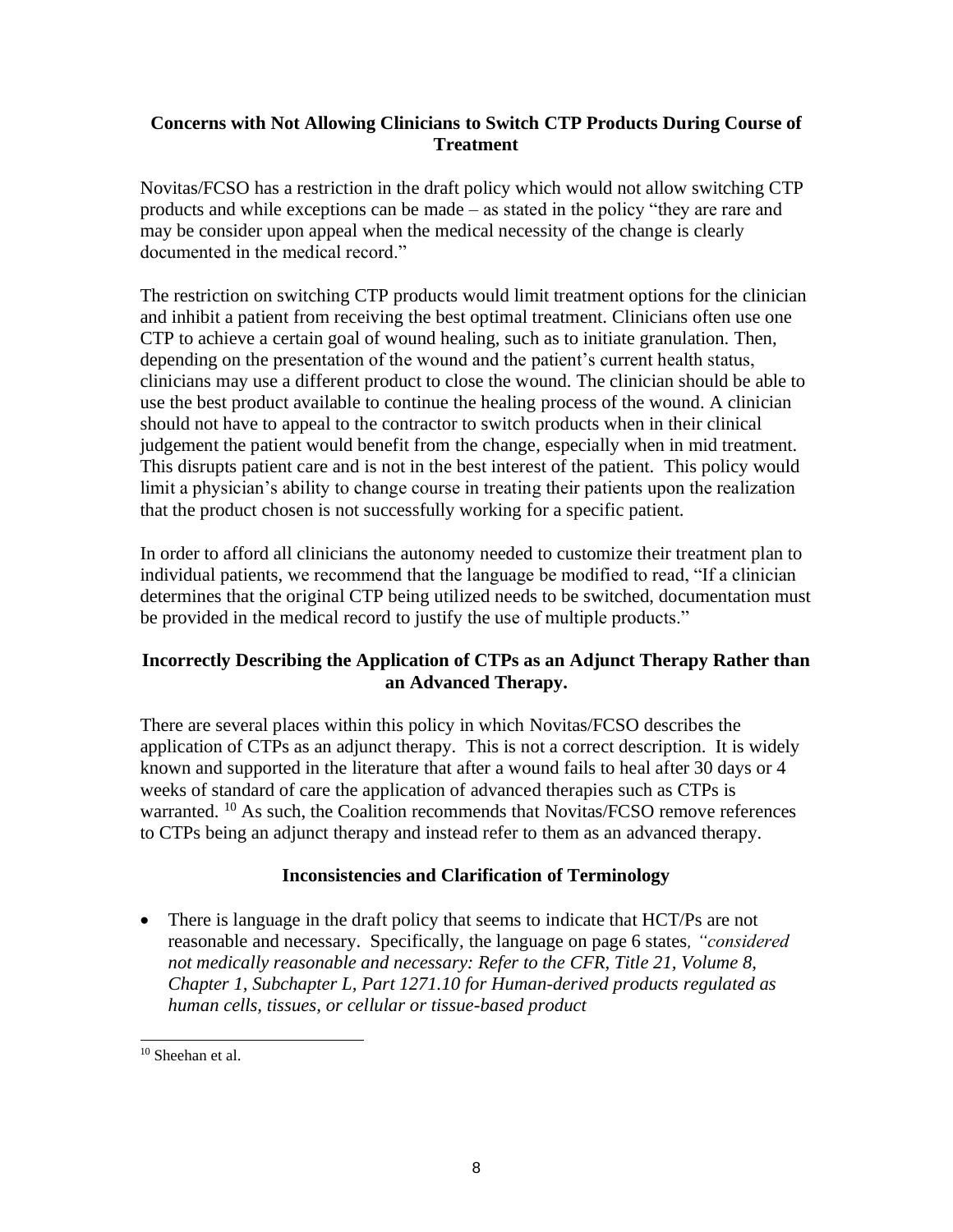The language as written suggests that any product regulated under the PHS as an HCT/P is not considered reasonable and medically necessary and despite the fact that Novitas/FCSO indicated that a letter from the Tissue Reference Group for these products would be sufficient to provide coverage. Furthermore, this language contradicts other sentences in the policy which states, "*Coverage will be provided for products in the associated billing and coding guideline meeting the necessary FDA regulatory requirements as of publication*"

As a result of the contradictory language, confusion will ensue. As such, the Coalition recommends that the sentence in the draft policy which states," *considered not medically reasonable and necessary: Refer to the CFR, Title 21, Volume 8, Chapter 1, Subchapter L, Part 1271.10 for Human-derived products regulated as human cells, tissues, or cellular or tissue-based product"* be deleted.

- The reference to "synthetic occlusive dressings" throughout the policy is confusing since a synthetic CTP is not a dressing. Synthetic products should be treated like all other CTPs. CMS has included them in the definition of a skin substitute in recent rulemaking and as such reference to synthetics as dressings is inappropriate. The Coalition believes that if Novitas/FCSO meant to describe "surgical dressings" then the terms "synthetic occlusive" should be deleted and instead use "surgical dressings" instead.
- Throughout the draft policy, Novitas/FCSO refers to "conservative" treatment when in fact, the appropriate terminology is "standard of care." As such, the Coalition would like to better understand why the standards of care are being referred to as conservative treatment?

#### **LCDs Should be Based in Evidence as Required by 21st Century Cures**

As noted above, we are concerned that this draft LCD/LCA are not based on evidence as is required under the 21<sup>st</sup> Century Cures Act. We recognize that there are studies and literature cited in this policy that are supposed to substantiate Novitas/FCSO's positions. However, after review of this literature, it is clear that the evidence cited does not substantiate the significant changes that Novitas/FCSO is attempting to make. As such, the Coalition asks that Novitas/FCSO withdraw this policy and requests that Novitas/FCSO work with the CAC and stakeholders to ensure that any future policy is based on evidence and will not negatively impact patient care.

# **COALITION CONCERNS WITH THE LOCAL COVERAGE ARTICLE (LCA)**

In addition to the concerns that the Coalition has with the LCD, we have significant concerns with the LCA as well. These concerns include the following: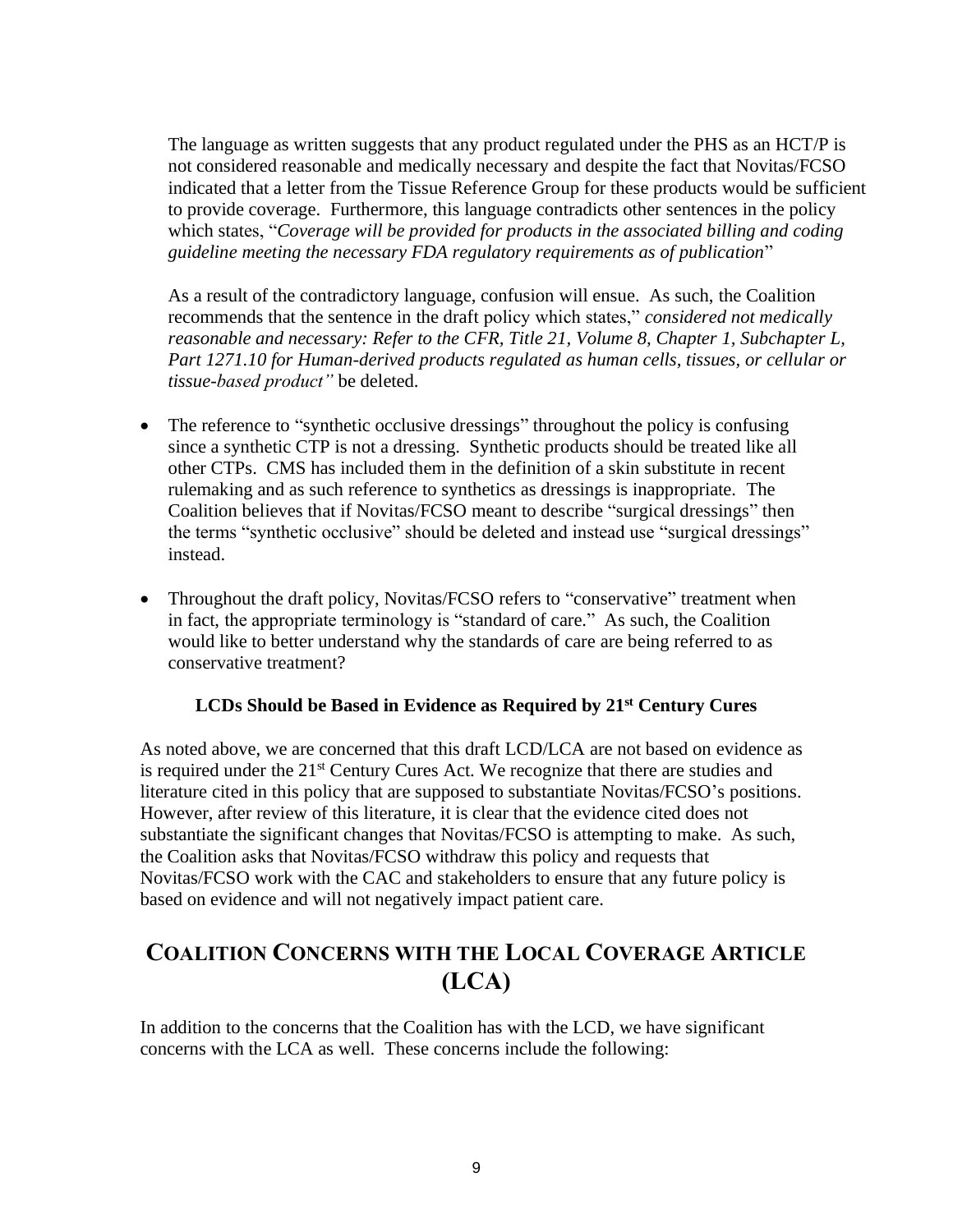### **Sheet Products Omitted from Group 2 List**

The LCA omits coverage of many sheet products, despite them meeting the requirements provided in the LCD. Additionally, there is no transparency or reasons provided as to why products that are currently covered have been moved to the non-covered grouping. The Coalition does not agree with the removal of products from the Group 2 covered product list and recommends that these products be added back prior to this policy being finalized. Furthermore, in the future, Novitas/FCSO should provide metrics as to when and what criteria will ensure a covered product versus those that will be placed in the non-covered grouping.

The Coalition recommends and urges Novitas/FCSO to reinstate all of the sheet products into the Group 2 covered product category. The Coalition has provided as **Attachment A** of all the HCPCS codes and products which should be included in the Group 2 list when this policy is ultimately finalized that are currently in the Group 3 list.

### **Undue Administrative Burden and Unnecessary Requirement on Providers – Documentation of TRG, PMA Approval, 510K Clearance and Information from the FDA website Regarding CTP**

Within the LCA in the documentation requirements section, points 8 and 9 present an undue administrative burden for providers. The language appears to require providers to maintain documentation on specific CTP FDA information in their files. The specific language states:

*8. Satisfactory evidence of the U.S. Food and Drug Administration (FDA) regulatory requirements for the skin substitute products included in this billing and coding article includes:*

- *A copy of the FDA's letter to the drug's manufacturer approving the new drug application (NDA),*
- *A listing of the drug or biological in the FDA's "Approved Drug Products" or "FDA Drug and Device Product Approvals",*
- *A copy of the manufacturer's package insert approved by the FDA as part of the labelling of the drug, containing its recommended uses and dosage, as well as possible adverse reactions and recommended precautions in using it, or*
- *Information from the FDA's Website.*

*9. For skin substitutes classified as human cells, tissues, and cellular and tissue-based products (HCT/Ps), a letter from the FDA indicating that the HCT/P has met regulatory guidance is acceptable evidence of the FDA regulatory compliance for HCT/Ps regulated under section 361 of the Public Health Service Act and/or the Federal Food, Drug, and Cosmetic Act.*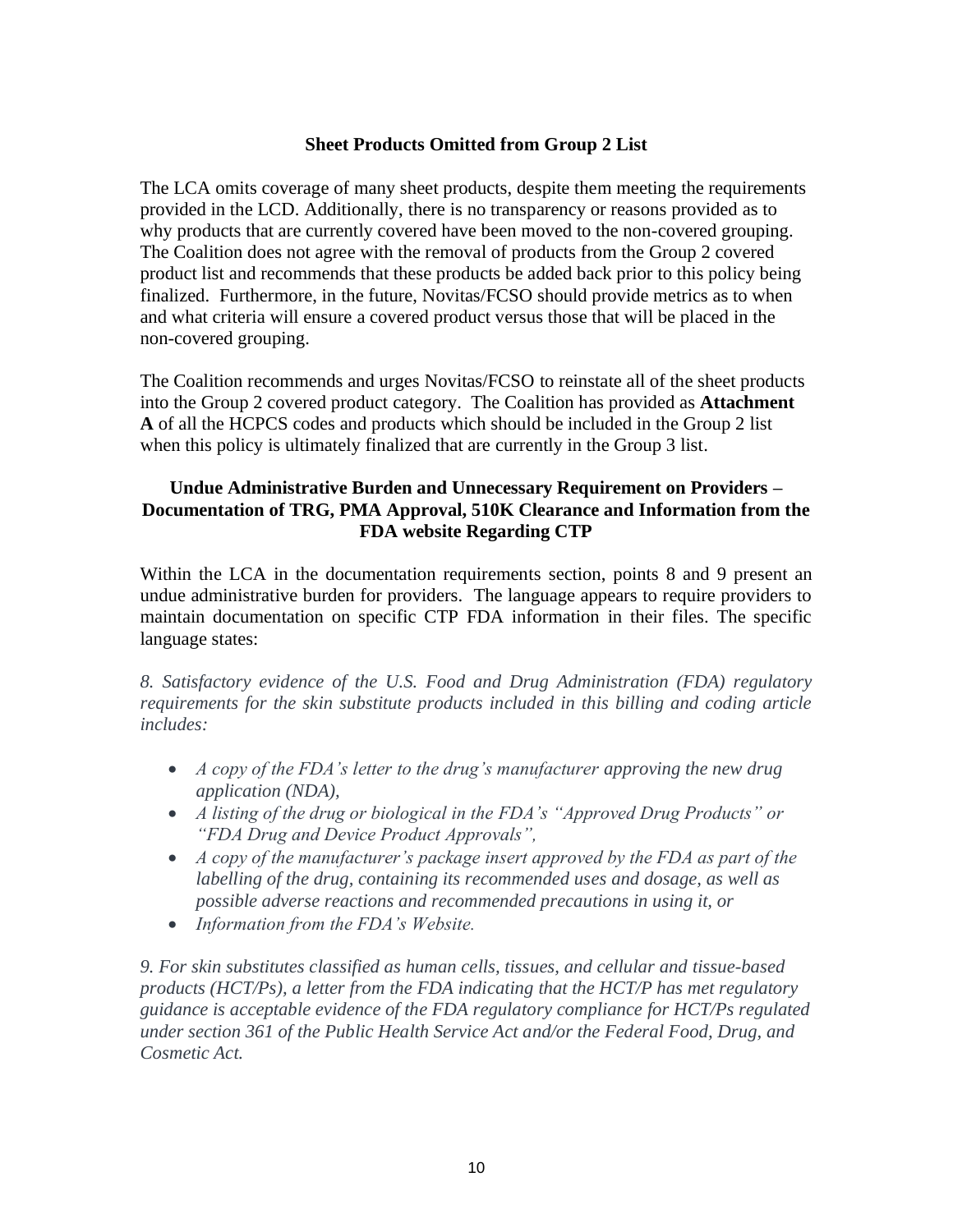We believe that providers should not be required to obtain or maintain this information in their treatment documentation for a patient. Rather, it is the responsibility of the MAC to obtain and vet this information from the manufacturer and once obtained and vetted the product is either placed in the policy for coverage or not. Novitas/FCSO should not place the burden on providers to maintain the documentation identified above. A provider is already responsible for enough documentation for clinical justifications for providing these products to their patients – they do not need this administrative, time consuming burden as well. Quite simply, the MAC should already have this information, it is an undue administrative burden and this requirement should be deleted from this policy article.

## **Omission of a Significant Number of ICD-10 Codes**

There are a significant number of ICD-10 codes that have been omitted from this policy – which we believe must have been an oversight. We have provided in **Attachment B** to this comment letter a list of codes that should be reinstated into the policy. We note several issues/examples within the article related to ICD-10 (Group 1) coding including but not limited to:

- **The diabetes codes (EXX.621) contain only those codes with the .621 suffix.** We submit that the proposed LCD focuses on DFUs. However, although industry uses "DFU" most policies actually mean to include diabetic lower extremity ulcers.
- **The code list as written allows diabetic foot only, and precludes any diabetic ulcer even as low as the ankle.** (Per coding instructions, EXX.621 uses additional code L97.4XX and L97.5XX to identify site of ulcer. These are heel and midfoot, and other part of foot respectively. Anything ankle or above is not included).
- **The article does not allow for the necessary EXX codes that are captured with the .622 suffix.**
- **The included L97 codes capture only "fat layer exposed."** No other depth of ulcer is included in this list (such as *breakdown of skin, muscle involvement without evidence of necrosis, bone involvement without evidence of necrosis*). While some product Instructions for Use (IFUs) or FDA labelling may prohibit application over muscle, joint capsule, tendon or bone, this is not true for all of them.
- Moreover, these patients with deeper ulcers are the ones at highest risk for infection, hospitalization, amputation and death. As written, this administrative list creates a reality where the patients who need advanced care most, these codes are "not covered" by their local MAC.
- The list omits L97 codes that capture *other part of the foot* (L97.5XX). L97.5XX are not unspecified codes, but rather very specific codes that capture anything on the foot that is not on the heel or midfoot. Toes are included in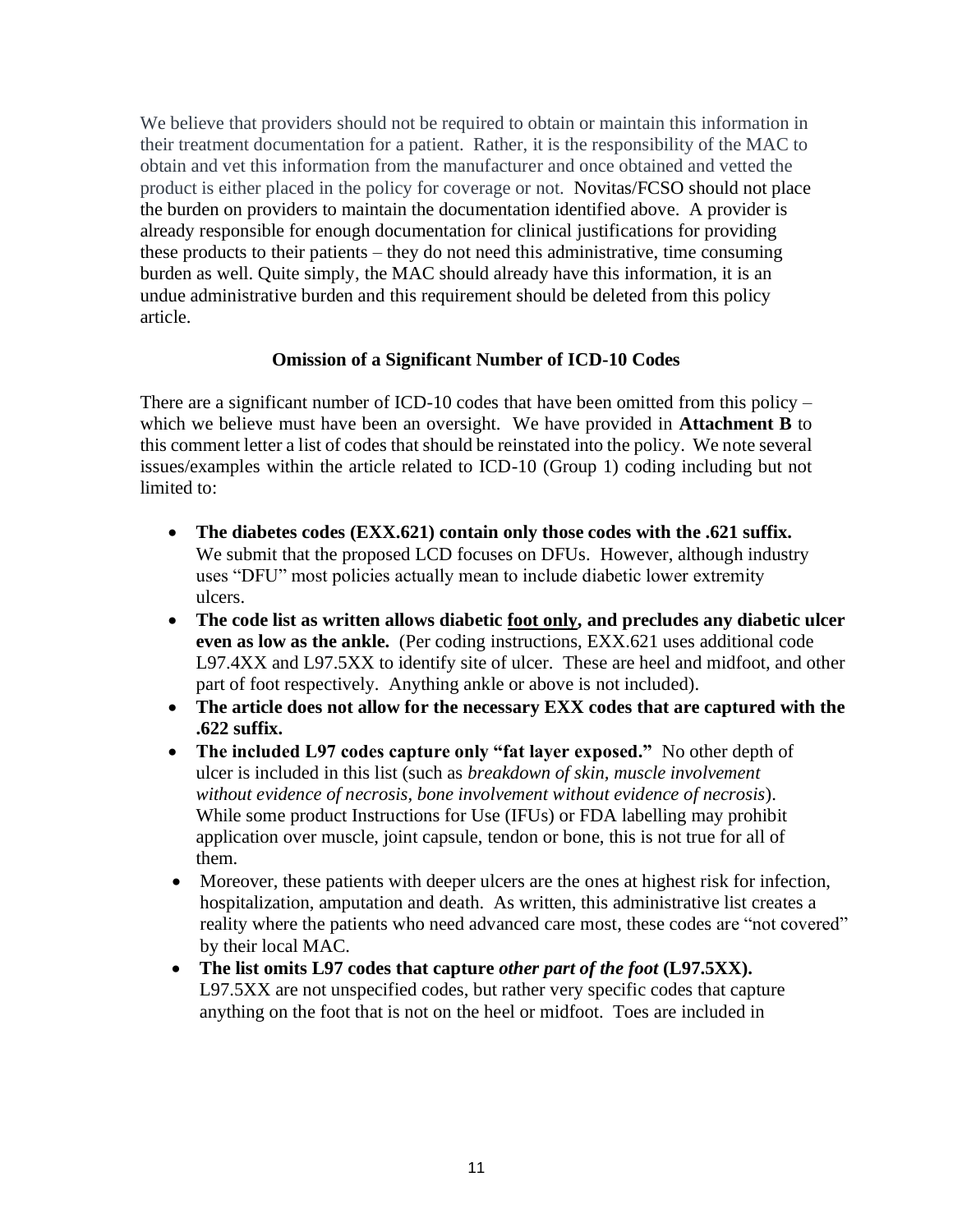L97.5XX. The current list implies that diabetic ulcers on the toes or other parts of the foot cannot meet medical necessity for skin substitutes.

• **The below instruction is contradictory and confusing:**

**Group 1 Medical Necessity ICD-10-CM Codes Asterisk Explanation** \*When reporting E08.621, E09.621, E10.621, E11.621, E13.621, I87.311, I87.312, I87.313, 187.331, 187.332 or 187.333, one of the L97 ICD-10 codes in the above table must also be reported (the L97 codes are standalone codes if they are listed in the table above).

For example:As noted above, the EXX codes listed within the article do not allow for the .622 suffix. This means that the ankle codes L97.3X2 that *are* listed do have the correct mapping available.

- **As well, the instruction states, "the L97 codes are standalone codes if they are listed in the table above."** This does not fit with the expressed purpose of the draft LCD, which is to address DFU/VLU only. To capture (accurately) DFUs or VLUs, two codes are needed: one to identify the underlying etiology and basic location, and one to identify the exact site and depth. L97 codes by themselves do not capture diabetes or venous insufficiency. There are no possible standalone L97 codes if the LCD and article are devoted to these two etiologies.
- **The list of covered venous insufficiency codes does not capture patients' needs.** Omitted codes include those that represent varicose veins with ulcer, or post thrombotic syndrome with ulcer. As an example, we request that Novitas/FCSO include the following (but many more are included in Attachment B.
	- o I83.0XX Varicose veins …with ulcer (left, right, bilateral)
	- o I83.2XX Varicose veins …with both ulcer and inflammation (left, right, bilateral)
	- o I87.0XX Postthrombotic syndrome with ulcer (left, right, bilateral)
	- $\circ$  I87.03X Postthrombotic syndrome with ulcer and inflammation (left, right, bilateral)

As stated above, we have provided all the codes that should be placed in this LCA in Attachment B to this comment letter.

#### **Conclusion**

For all the reasons and issues identified above, the Coalition recommends that Novitas/FCSO withdraw this policy and work with stakeholders to craft a clinically accurate policy.